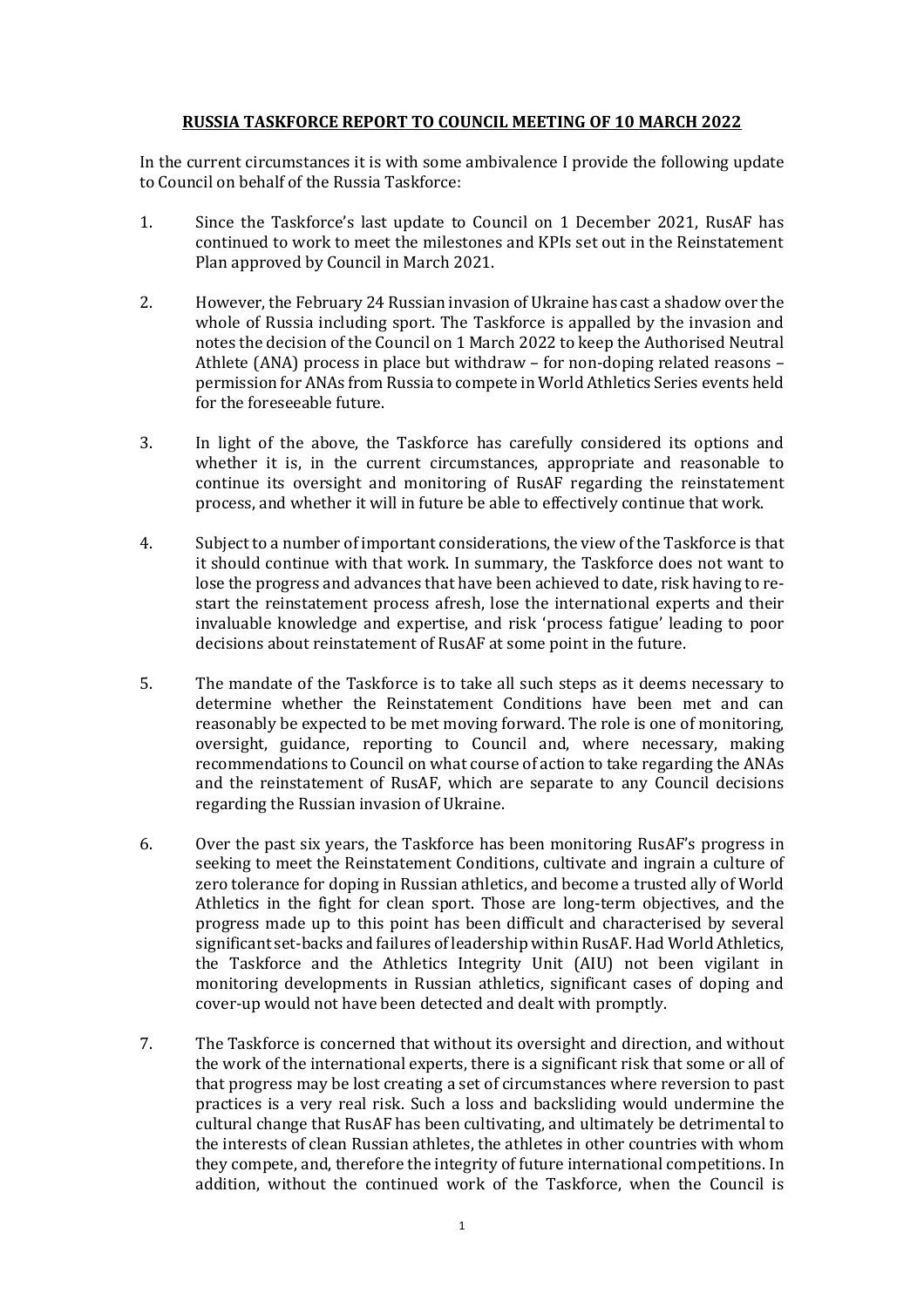presented in the future with a recommendation to resolve to reinstate RusAF it will not have the assurances it needs to make a fully informed decision.

- 8. The invasion has led to a number of circumstances, including restricted travel, which will make it difficult for the Taskforce to operate in the same way as it previously has. However, the Taskforce is currently prepared to continue with its tasks of overseeing, monitoring and reporting on the implementation of the agreed plan to reform RusAF and the sport of athletics in Russia. It will work closely with the international experts to ensure they are able to effectively continue their tasks. The Taskforce is mindful of the impact caused by the Russian invasion and that the situation is evolving. The Taskforce will, on an on-going basis, check and monitor if any shift in focus or approach, or any change of pace is required, or if there are any other implications on the Taskforce's mandate and work.
- 9. Moving on to the substantive update on the recent work of the Taskforce:
	- 9.1. Currently, RusAF is working to meet the milestones and KPIs set out in the Reinstatement Plan that Council approved in March 2021. The Taskforce continues to be in regular communication with RusAF Acting President Irina Privalova and her colleagues to assess that work, and we also receive weekly reports from the international experts. Each month RusAF has provided a formal written report on the progress made against the Reinstatement Plan, and the international experts have provided their feedback on those reports. The Taskforce has also convened periodic calls with the international experts to discuss those reports and to address any issues as they arise.
	- 9.2. RusAF has made significant progress in many areas described in the roadmap but certain challenges remain. RusAF has provided full access to the international experts and engages on a day-to-day basis with them. The RusAF leadership strongly support delivery of the requirements of the strategic plan and operational roadmap and, while the progress is encouraging, it is not enough to suggest that RusAF is now fit for reinstatement. In particular, it is important that RusAF practises its new approach and processes on an ongoing basis, engages with more regional federations to drive cultural change in those regions, continues to strengthen its governance infrastructure, and ensures that the Disciplinary Commission becomes fully operational. None of this is about international competition; it is about governance, education, and culture. Nonetheless, as we are now a year on from approval of the Reinstatement Plan and KPIs it would be appropriate (as the Taskforce envisaged a year ago) to conduct a review of the Reinstatement Plan and KPIs. In the meantime, the reinstatement process continues and each month RusAF will continue to provide a formal written report on the progress made against the Reinstatement Plan.
	- 9.3. Concerning RUSADA, the Taskforce's concerns remain. The Taskforce understands there have been changes in the leadership at RUSADA which is a positive sign but, at this stage and in the current circumstances, is no more than that. As RUSADA's own reinstatement process continues so does the AIU's investigations work. As mentioned in the last Taskforce Report the AIU has had difficulties in obtaining important data. Separately, the extra testing on RusAF's athletes by the AIU at RusAF's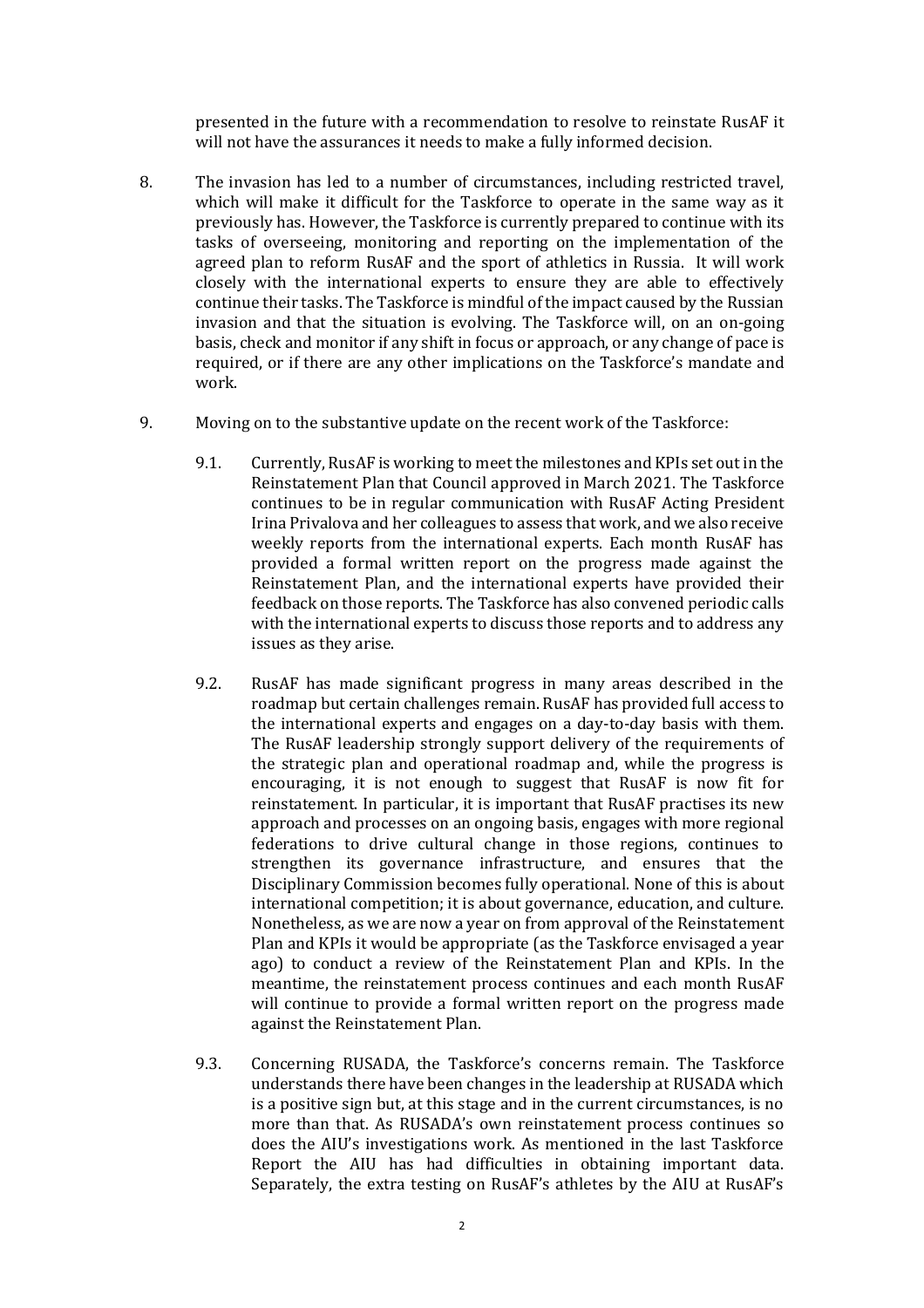costs also continues. Service providers to the AIU in Russia are currently working, using Russian nationals as before. Challenges relating to the current situation are fluid, sample collection and their shipping routes need to be managed as well as close monitoring of stock of materials in Russia and the capability to import new equipment. The AIU is in contact with the new and well-respected Director General of RUSADA and the investigations team, having now greater confidence than under the previous regime that effective testing in support of AIU testing requirements will be possible if needed. The AIU is pleased to hear that former highly professional senior managers for the Testing Department have also returned to RUSADA providing functionality in that department should return to its previous reliable and qualitative levels.

- 9.4. The Taskforce has a significant further concern. RusAF has not kept up with the reinstatement condition to reimburse World Athletics on a timely basis for all the reinstatement process costs incurred by World Athletics. World Athletics has invoiced RusAF for the reinstatement costs incurred by World Athletics in the third and fourth quarters of 2021. Neither invoice has been paid and the payment due dates have passed. The Taskforce understands that, as a matter of urgency, RusAF is making arrangements for payment as soon as possible. If payment is not made then as a breach of the Reinstatement Conditions the Taskforce will recommend to the Council what action to take as a consequence of a serious breach of RusAF's obligations under the Reinstatement Plan. The recommended action may include a suspension of the reinstatement process.
- 9.5. The Taskforce has worked with RusAF and with the AIU to develop detailed Post-Reinstatement Conditions that would apply after the reinstatement of RusAF. Those Post-Reinstatement Conditions will, be monitored and enforced by the AIU. As a reminder, the Post-Reinstatement Conditions are designed to give Council and the member federations of World Athletics comfort that progress towards a genuine change in culture will continue in Russia after reinstatement of RusAF, and that there will be no backsliding. Draft Post-Reinstatement Conditions were sent to RusAF on 2 February 2022 for RusAF to discuss with relevant Russian stakeholders. The draft Post-Reinstatement Conditions were agreed to by the RusAF Presidium at its meeting on 21 February 2022, subject to some proposed amendments that require further consideration. While I suggested in my update in December 2021 that the Taskforce would present the Post-Reinstatement Conditions to Council for its approval at this meeting, given the current circumstances and the significant uncertainties that the Taskforce has been first required to address, I will endeavour to present the Post-Reinstatement Conditions to Council for approval and/or discussion at its next meeting in July 2022. However, I must stress that presenting the Post-Reinstatement Conditions to Council in July 2022 **is not** a proposal to reinstate RusAF at that time. Any consideration of reinstatement is subject to further discussion.
- 9.6. Following Council's decision on 1 December 2021 to maintain the ANA process in 2022, the Doping Review Board and the AIU (with input from the Taskforce) reviewed and revised the process and criteria to ensure that they remained fit for purpose. A number of revisions were made, including to require athletes identified on a 'long list' who may form part